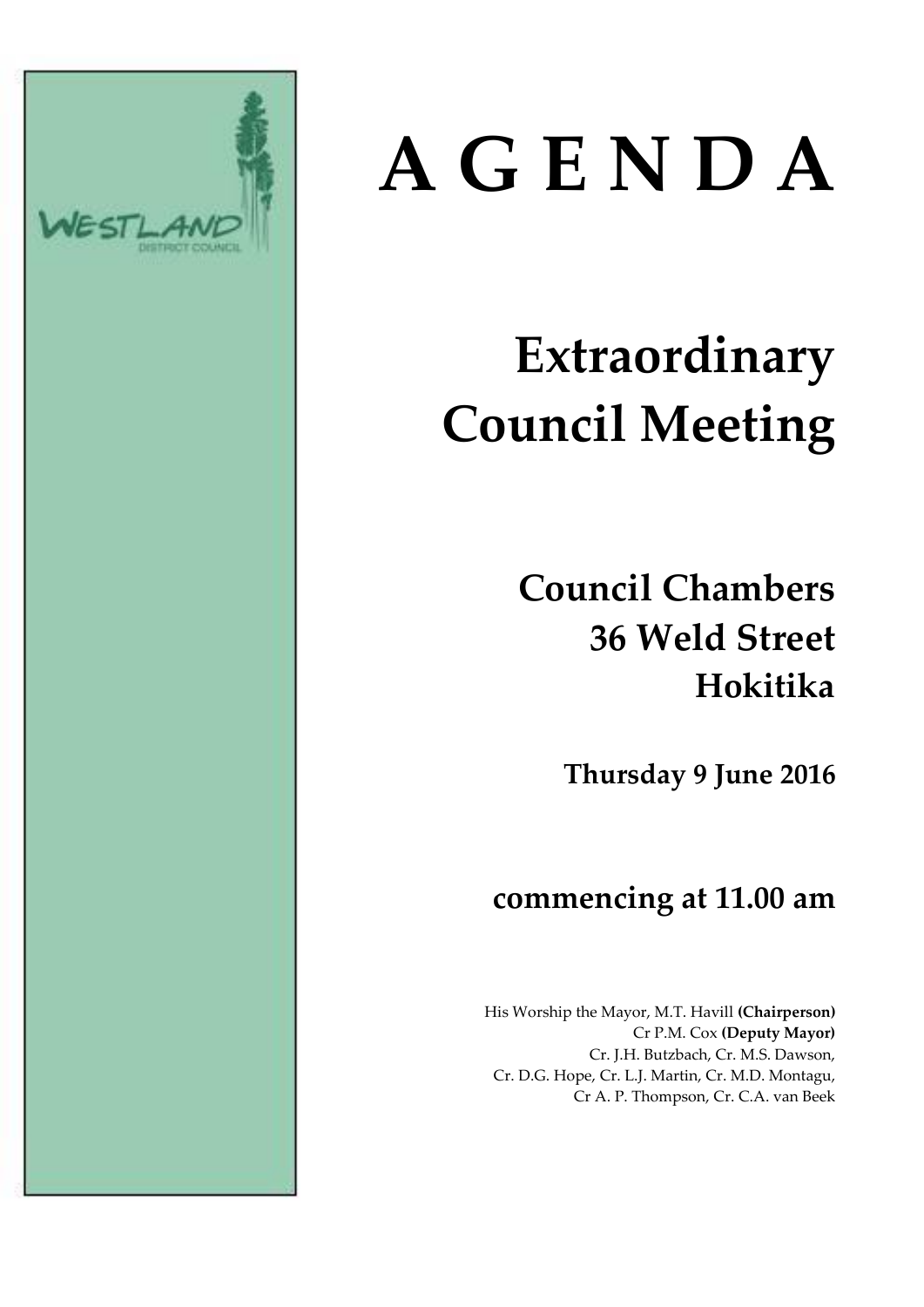

## **EXTRAORDINARY COUNCIL MEETING**

#### **NOTICE IS HEREBY GIVEN THAT AN EXTRAORDINARY MEETING OF THE WESTLAND DISTRICT COUNCIL WILL BE HELD IN THE COUNCIL CHAMBERS, 36 WELD STREET, HOKITIKA ON THURSDAY 9 JUNE 2016 COMMENCING AT 11.00 AM**

#### *Tanya Winter Chief Executive 2 June 2016*

#### **COUNCIL VISION**

**COUNCIL VISION** delivery of sound infrastructure, policy and regulation. Westland District Council will facilitate the development of communities within its district through

This will be achieved by:

- Involving the community and stakeholders.
- Delivering core services that meet community expectations and demonstrate value and quality.
- Proudly promoting, protecting and leveraging our historic, environmental and natural resource base to enhance lifestyle and opportunity for future generations.

#### **Purpose:**

The Council is required to give effect to the purpose of local government as prescribed by section 10 of the Local Government Act 2002. That purpose is:

- (a) To enable democratic local decision-making and action, by and on behalf of, communities; and
- (b) To meet the current and future needs of communities for good-quality local infrastructure, local public services, and performance of regulatory functions in a way that is most costeffective for households and businesses

*Health and Safety Briefing from the Chief Executive.*